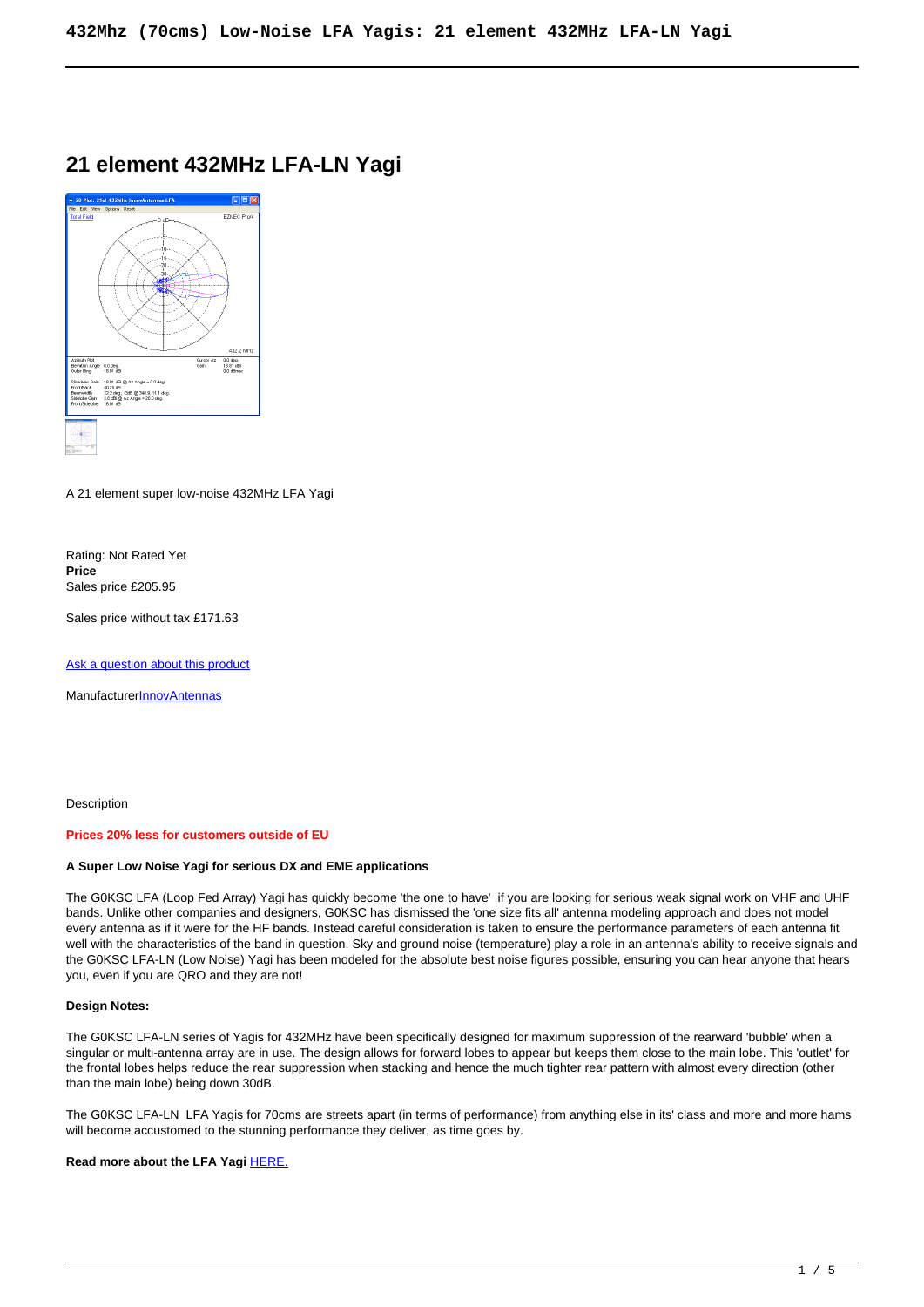The LFA is especially effective for EME where very low noise antennas are required and many hours development have been spent ensuring the highest levels of performance have been achieved in an antenna that is not affected by wet weather conditions. As a single, double and 4 stack (or more) system, the LFA Yagi is the one to have.

Our antennas are constructed with the best quality materials in order that the best mechanical construction can be achieved, not the cheapest and most profitable! Even a digital caliper is used (with an accuracy of .01mm) to measure the elements during production to ensure they are within 0.1mm of what they should be. This is extremely important on 432MHz and measurements must be as accurate as possible if performance and temperature are to be maintained.

- 1. **Marine grade Stainless Steel Fittings\***
- 2. **Original and best Stauff Insulator clamps**
- 3. **Mill machined for pin-point accuracy throughout**

If you are looking for the best of the best from both a performance and mechanical construction perspective then look no further, you have come to the right place!





**Element and dipole setup on our booms - Marine grade stainless steel used throughout**

#### **Performance**

**Gain:** 18.81dBi @ 432.200MHz **F/B:** 40.75dB @ 432.200MHz

**Peak Gain:** 18.97dBi

**Gain 10m above Ground:** 24.77dBi

**Peak F/B:** 42.32dB

**Power Rating:** 3kw

**SWR:** Below 1.1.1 from 432.00MHz to 433.00MHz

**Boom Length:** 5.210m

**Stacking Distance Vertically:** 1.36-1.7m (best trade-off 1.622m)

**Stacking Distance Horizontally:** 1.37-1.8m (best trade-off 1.710m)

**Following figures calculated at 432.200MHz**

**2 Stacked Vertically 10m up @ 1.622m spacing - Gain:** 27.47dBi

**2 Stacked Vertically 10m up @ 1.622m spacing - F/B:** 37.83dBi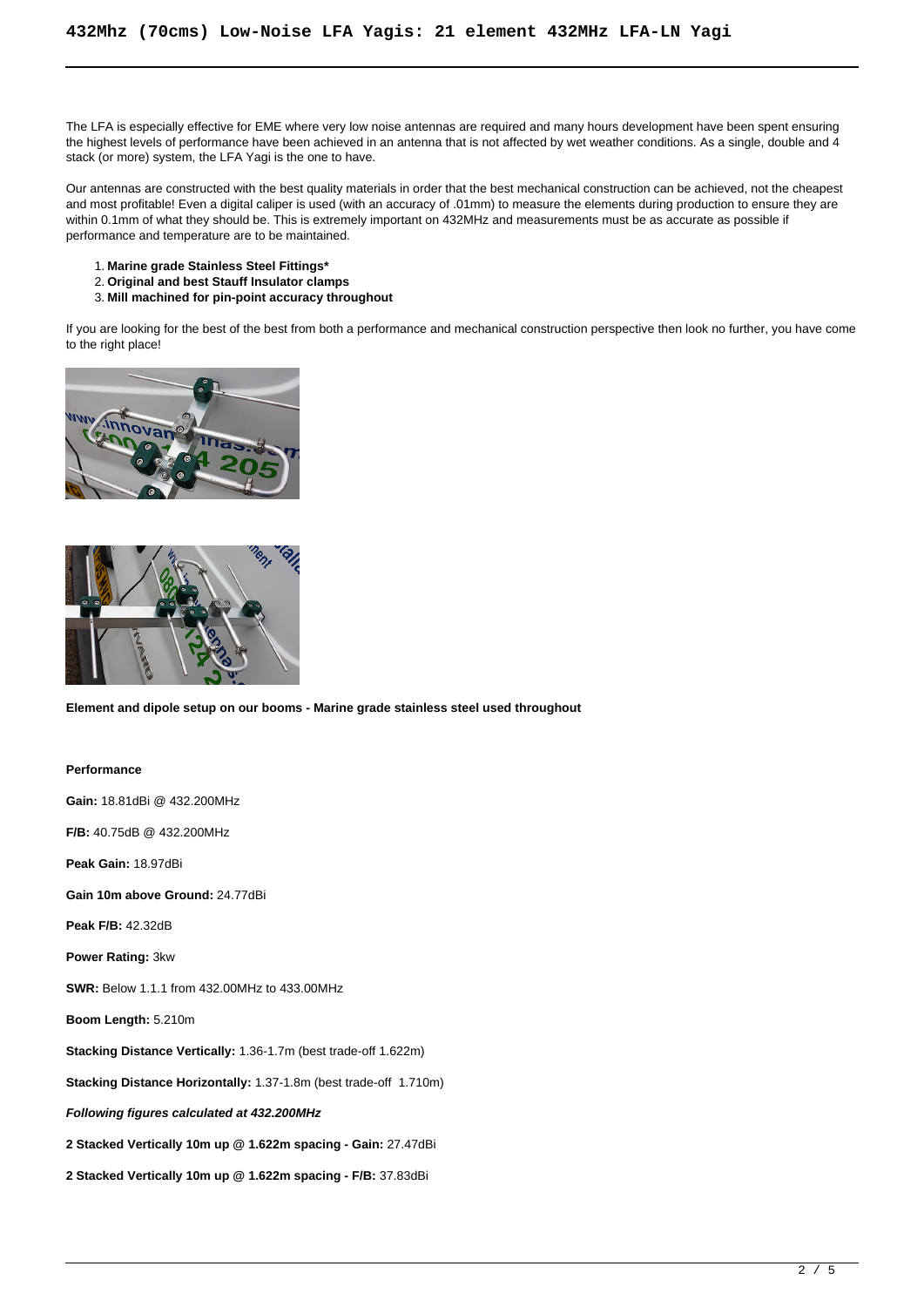#### **2 Stacked Horizontally 10m up @ 1.710m spacing - Gain:** 27.65dBi

**2 Stacked Horizontally 10m up @ 1.710m spacing - F/B:** 37.95dB

#### **4 Antennas 1.622m V x 1.710m H Gain (corrected):** 24.41dBi, **F/B:** 36.24dB (free space)

**Sky Temperature (corrected):** 25.45 Kelvin @ 432.200MHz

**G/T Figure (corrected):** 10.35dB @ 432.200MHz

#### **Specification**

This antenna has all parasitic elements made from 1/4 inch aluminum rod. The LFA loop is constructed from 4 pieces of aluminum tube. The sections in-line with the parasitic elements are 1/2 inch while the end sections of the loop are 3/8 inch allowing the user to adjust the loop for best SWR. All elements are fully insulated from the boom, held in place by high quality UV resistant **RF neutral insulators** which in-turn are held to the boom via stainless steel fixings and fittings.

The boom on this antenna is 1.25 inch square (31.75mm)

If you want an antenna to last and perform in all weathers without SWR or bandwidth shifting, this is it.



## **Azimuth Plot**



#### **Elevation Plot**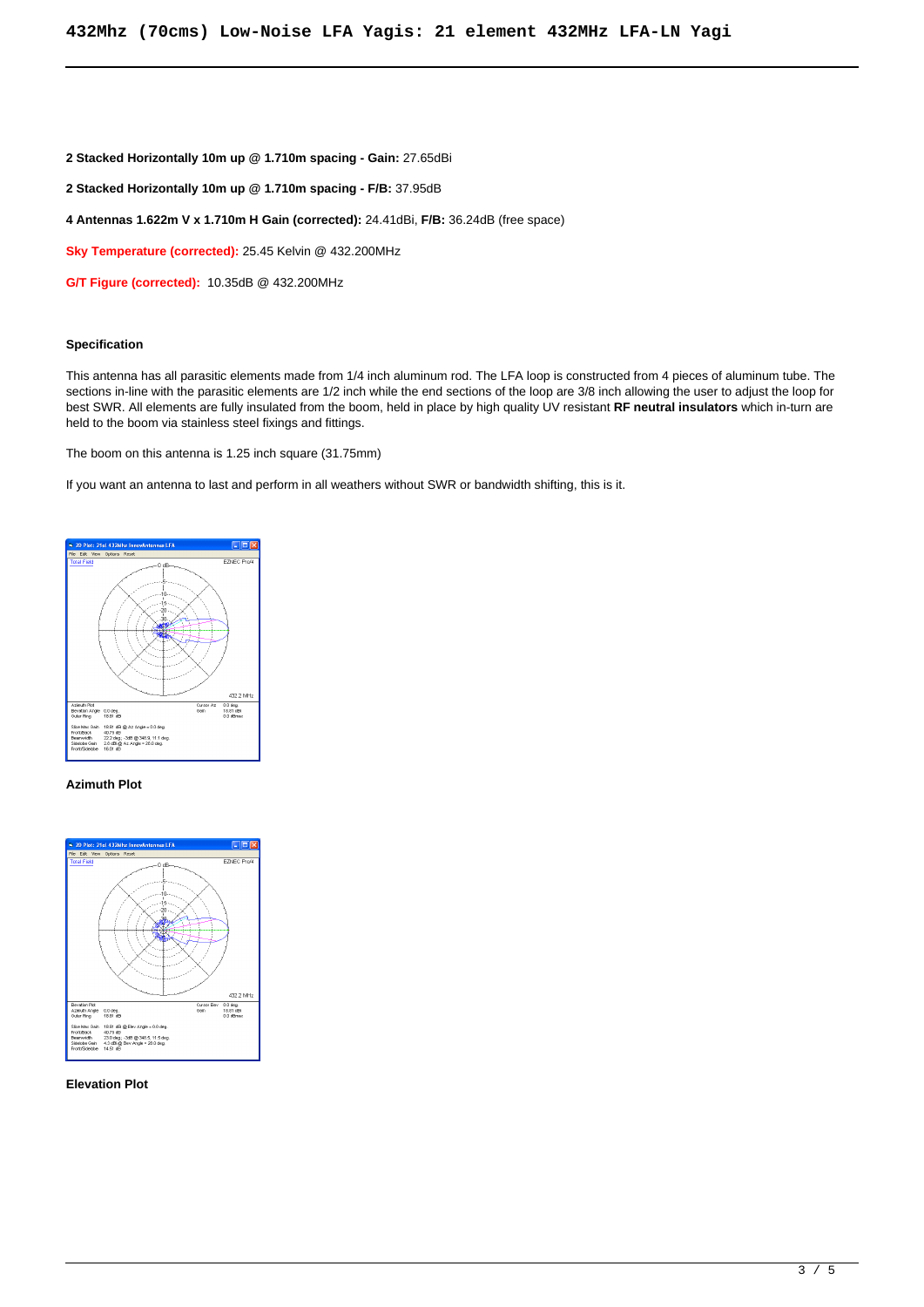

**Single antenna 10m above average ground**



**Free space azimuth plot of 4 antennas - 1.622V x 1.710H**



**Free space elevation plot of 4 antennas - 1.622V x 1.710H**